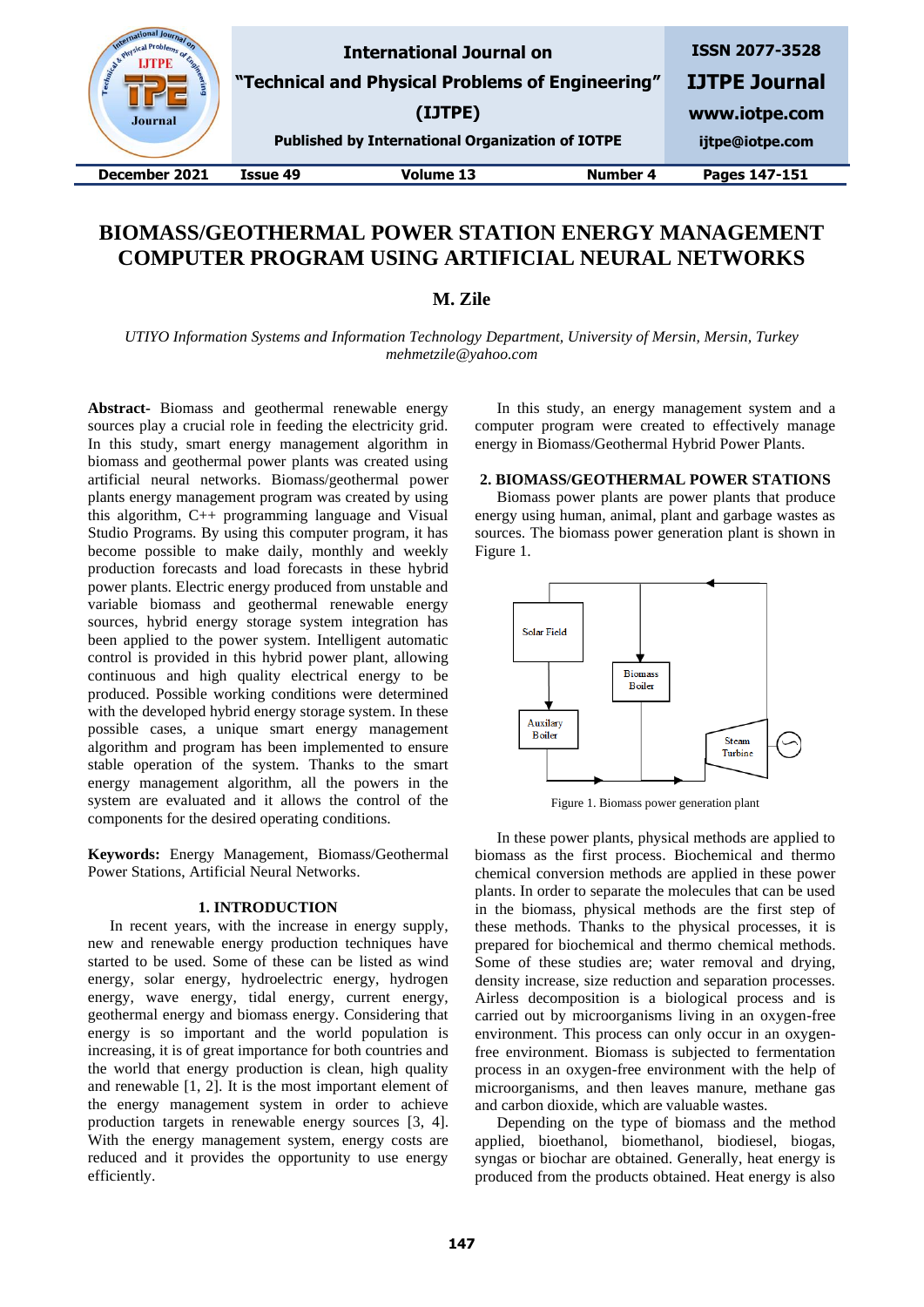converted into electrical energy. Geothermal energy is defined as the thermal energy contained in hot water, steam, gas or hot dry rocks under pressure accumulated at various depths of the earth's crust. Figure 2 shows the geothermal power generation plant.



Figure 2. Biomass power generation plant

The heat source consists of the reservoir and the fluid elements that carry the heat in geothermal power plant. The heat source is high-temperature magmatic intrusions that can reach near the surface. They can also be normal temperatures, increasing with depth in low-temperature systems. Reservoirs, on the other hand, are fissured rocks in which the fluid carrying the heat can circulate. There are generally impermeable layers on the reservoirs. The geothermal fluid, on the other hand, is in most cases meteoric water. It is in vapor or liquid state depending on the temperature and pressure in the reservoir.

This water usually contains some chemicals and gases. Dry steam produced from the well is used directly to rotate the turbine in dry steam power plants. In flash steam power plants, the fluid coming from the well with high pressure is separated as water and steam in low pressure separators. The turbine is rotated with the separated steam. In binary cycle steam plants, the heat of the geothermal fluid is used and the fluid with a lower evaporation temperature than water is evaporated in the heat-exchanger. Energy is produced by rotating the turbine with this vaporized fluid.

# **3. ARTIFICIAL NEURAL NETWORKS**

Artificial neural networks (ANN) is a system based on the working principles of the human brain. It mimics the functioning and working mechanism of the nerves in the brain. At the same time, it is an information processing system aimed at gaining abilities such as learning, comprehension, analysis and synthesis, and generalization. ANN cells come together with nonrandom connections to form artificial neural networks [5- 7]. When neurons come together, layers are formed. There are neuron structures formed by artificial cells and the layers attached to them. These are linked to the external environment in order to receive inputs and transmit outputs. All remaining neurons are located in hidden layers. In this system in layers, different network architectures are created according to the different connection types between layers. Elements that make up a structure are layered as input, hidden, and output [8, 9]. This provides great convenience in design. A basic ANN Cell is shown in Figure 3.



Figure 3. A basic artificial neural network cell

The activity function (*af*) calculates the net output during the process and this process also outputs the neuron as Equation (1), where, *C* is a constant and is the threshold value of the activation function, *X* is the inputs and *W* weights matrix as well as *n* is the number of entries [5].

$$
af = f\left(\sum_{i=1}^{n} W_i \cdot X_i + C\right) \tag{1}
$$

The ANN is an artificial intelligence technology that enables the successful solution of complex engineering problems with artificial neural networks.

# **4. BIOMASS/GEOTHERMAL POWER STATION ENERGY MANAGEMENT COMPUTER PROGRAM**

Energy production elements and energy consumption elements should be considered as directly interconnected. The activity should be started at the points where the consumption is more than the desired consumption rate. Standards, plans, and performance of industrial and commercial buildings must be constantly structured. Energy productions and consumptions should be updated. Institutions should be supported to reduce their costs. Effective energy management should be done to reduce greenhouse gas emissions. With effective energy management, energy-related costs are reduced and international competitiveness is increased.

In the Energy Management system, the unit energy used per output is measured. Thus, continuous improvement in energy efficiency is requested from the institution. Therefore, energy-related consumption areas should be determined correctly. Improvements should be made according to these determinations. Continuity should be prioritized in these improvements. The block diagram of the Biomass/Geothermal Power Station Energy Management System is given in Figure 4. With the designed energy management control card, all DC and AC relays in the system, reset of DC/DC amplifier circuit, reset of DC/DC bidirectional converter circuit, turbine outputs of Biomass and Geothermal power plants, pre-charge resistors of battery and ultra capacitor group are controlled. The received signals are transmitted to the control units safely and quickly. All units can be controlled manually with the switches on the control card. If the energy obtained from the turbines is less than the energy required by the load, all of it is transferred to the load. The missing energy is met from batteries and grid energy.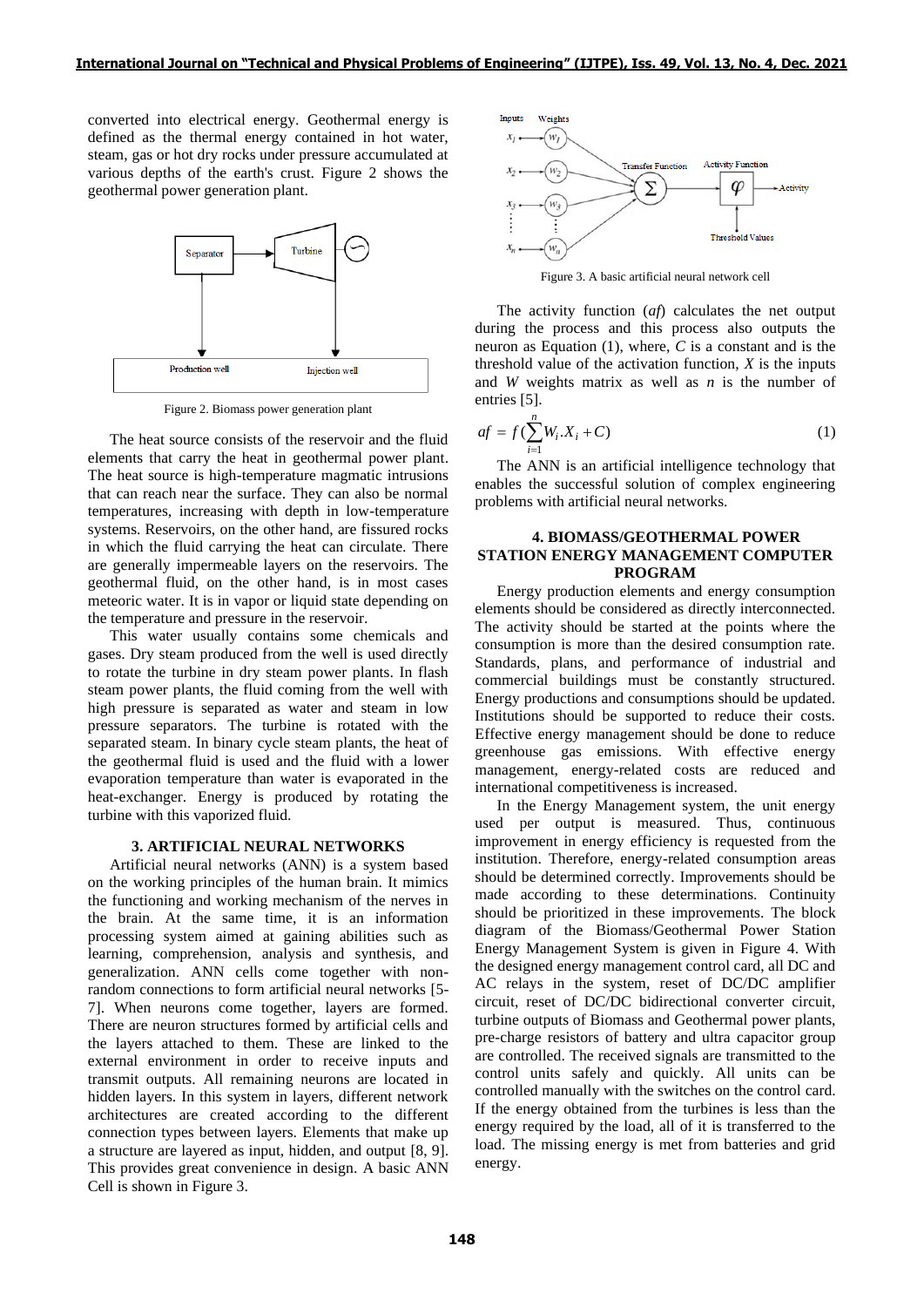

Figure 4. Biomass/geothermal power station energy management system



Figure 5. The intelligent energy management algorithm of the biomass/geothermal hybrid power plant

In Figure 5, the intelligent energy management algorithm of the Biomass/geothermal hybrid power plant based on artificial neural networks is given. If the energy obtained from the turbines is greater than the energy needed, the remaining energy is transferred to the charging of the batteries and to the grid energy. The energy management system of biomass/geothermal power plants created with artificial neural networks examines possible working conditions by itself. These operating conditions are determined by the current and power values of the sources and loads in the system. This created energy management system decides by itself according to these situations and controls the power flows in the system. This energy management system works by conditioning every situation. Here, it determines some limitations and band gaps for the system to work healthily and safely. It reduces the charge/discharge period of the battery by preventing the batteries from being switched on and off continuously in a small power change.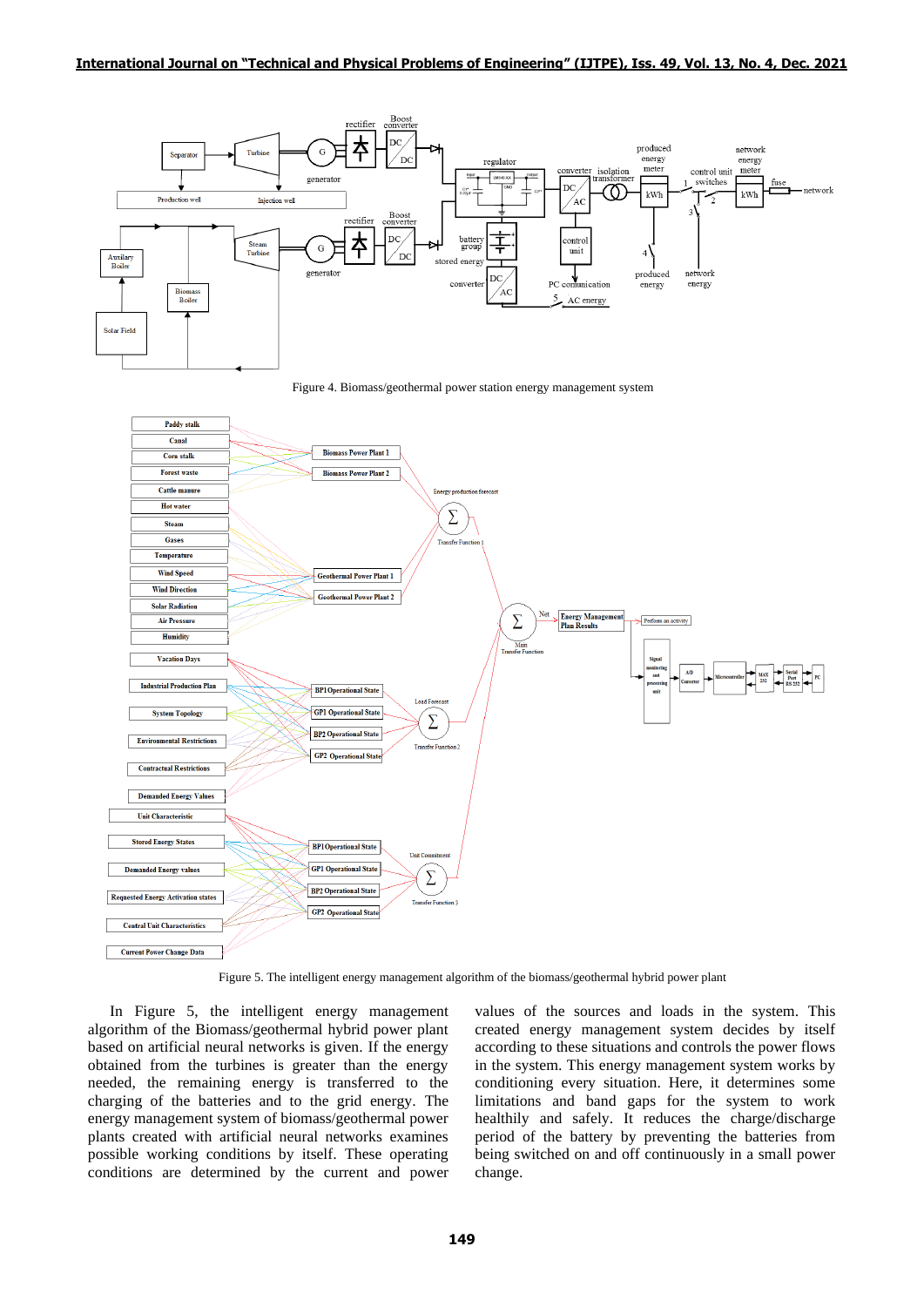Thus, it is aimed that the battery group has a longer cycle life. At the same time, power loss is reduced by preventing continuous switching of the system. In addition, in terms of the health of the battery, the charge rate of the battery group is processed in the control system, and in case of discharge of the battery group, current is drawn up to 15% in the case of battery charge. In the charging state, when the battery group reaches 97%, the charging current is cut off and it is protected from excessive charging current.

As the current demanded by the load increases, the inverter current also increases. However, since the response time of the inverter is long, it cannot respond very quickly to instant load demands. In this case, part of the increased instantaneous load current is supplied from the network. During the sudden increase of the load, there is a common power flow from the grid and the inverter to the load for a certain period of time. Thus, voltage

fluctuations that may occur on the network are reduced by reducing the amount of demand falling on the network in sudden load increases. When the power produced from Biomass/Geothermal power plants is more than the load power, the entire load is fed by the inverter and the remaining energy is transferred to the grid. Since the power demanded by the load is too much, the remaining power demand is provided from the grid. In this case, the battery pack is discharged.

The discharge current of the battery group is limited in terms of the health of the batteries, and in this case, energy is transferred with the determined maximum discharge current. Biomass/geothermal power plants energy management program was created by using this algorithm, C++ programming language and Visual Studio Programs. Created Biomass/geothermal power plants energy management program is given in Figure 6.



Figure 6. Biomass/geothermal power plants energy management program

By using this computer program, it has become possible to make daily, monthly and weekly production forecasts and load forecasts in these hybrid power plants.

# **5. CONCLUSIONS**

Effective energy management should be done to reduce greenhouse gas emissions. With effective energy management, greenhouse gas emissions are reduced, it is possible to use energy efficiently, and energy costs are also reduced. Thus, international competitiveness is increased. With this study, an energy management system

and a computer program have been created to manage energy in Biomass/Geothermal Hybrid Power Plants.

Biomass/geothermal power plants energy management program was created by using this algorithm, C++ programming language and visual studio programs. This computer program has made it possible to make daily, monthly and weekly production estimation and load estimation in hybrid renewable power plants. In the hybrid power plant, this study provided intelligent automatic control. Thus, it was possible to produce continuous and high quality electrical energy.